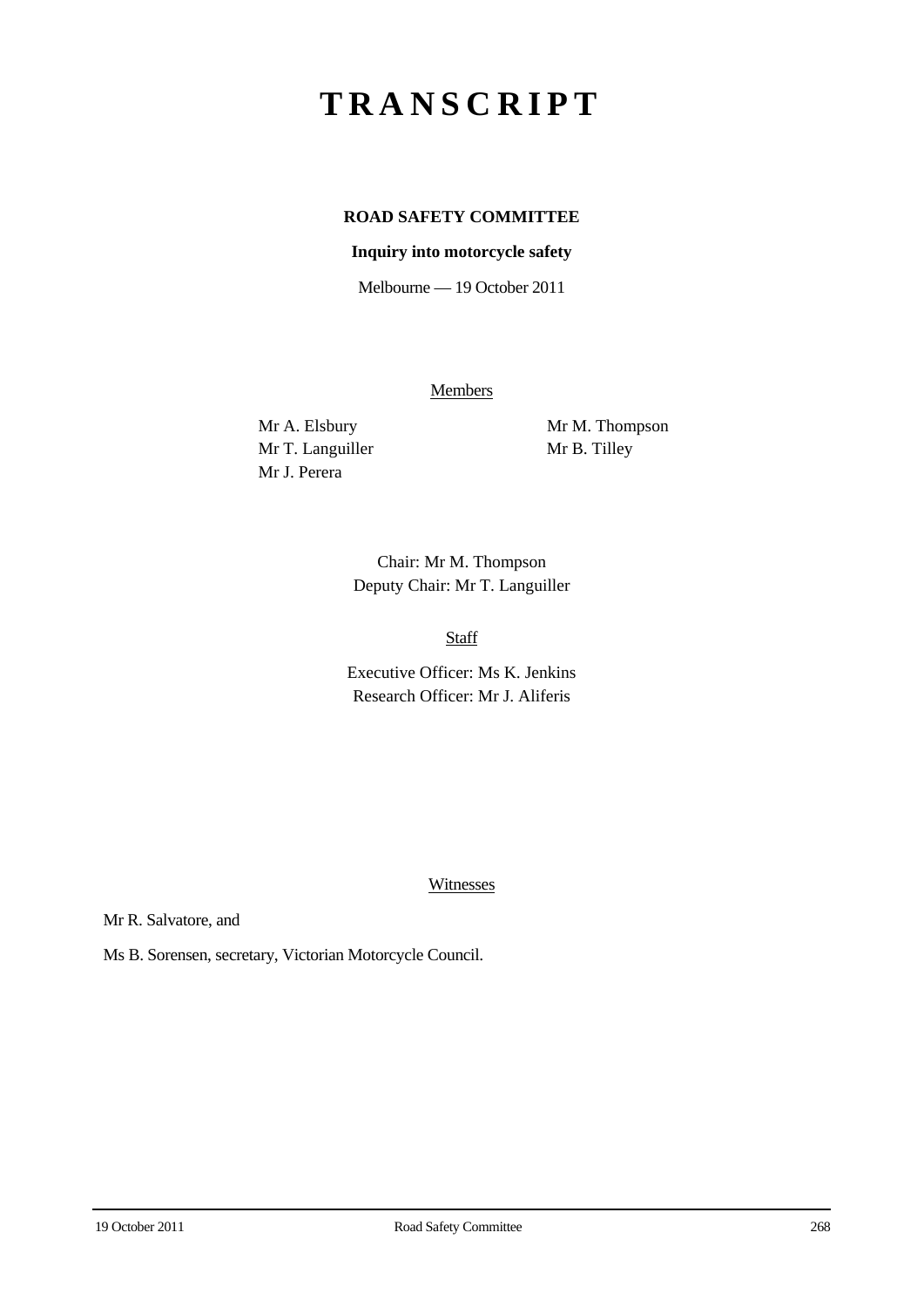**The CHAIR** — Welcome, Mr Salvatore and Ms Sorensen. Thank you for giving of your time to present to the committee. We know, Rob, that you have been here in the background for the last couple of days observing proceedings. There are some formalities. One is that those in the back are to turn off their mobile phones and are not to interject. Witnesses will get a copy of the transcript that you can amend as appropriate for typographical errors and then forward back to us.

You have the benefit of parliamentary privilege at the present time. I do not envisage that would be an issue. If there is any information you would like to give in camera, feel free to go off the record. At that time we would clear the room, should that be a requirement. When you speak, I ask you to introduce yourselves and give your background and then speak to your presentation.

**Mr SALVATORE** — I thank the chair for the introduction and the opportunity to present to the inquiry today. It has been a fascinating experience watching democracy in process, so I feel privileged to be here. My name is  $\frac{1}{2}$ 

**The CHAIR** — You will give some of my colleagues too much confidence!

**Mr SALVATORE** — My name is Rob Salvatore. I am the primary author of the Victorian Motorcycle Council's submission. I am a rider of 14 to 15 years experience, having had some dirt also as a young tacker, and I am a qualified mechanical engineer with an honours degree in mechanical engineering working in a petrochemical refinery. I manage many risk programs in the refinery, so I think it is quite a natural fit with motorcycling, as motorcyclists are highly experienced risk managers. With me right now is Bronwyn Sorensen, and I will ask her to introduce herself.

**Ms SORENSEN** — I am the secretary of the Victorian Motorcycle Council. I have had a licence for four years. I am an everyday rider and I have a honours degree in psychology as well, so that also contributed to our submission with the research.

**Mr SALVATORE** — The VMC submission covers many motorcycling issues in some depth from the unique and complex characteristics of motorcycles through to discussion about how motorcycle anti-lock braking systems are not the apparent slam dunk they appear to be. The submission is supported by extensive referencing.

Today I intend only to highlight certain key aspects of the submission, so I fully encourage the committee to have a read of our submission. I think you will find it beneficial and invaluable. It almost seems silly to say it, but there is no group with a greater vested interest in motorcycle safety than motorcyclists themselves. From the vantage point of the VMC, it seems that authorities do not actually recognise this fact and they just seem to continually allow old prejudices and understandings to remain. This just emphasises to us or reinforces to us that it really is time for a change.

I might just break away from my prepared text here, because the RACV, of which I am a member, represents the greatest number of road users on the road. I struggle to comprehend that they are not interested in developing a partnership model with a vulnerable road user who shares the road with them. They talk about training and whatnot improving motorcycle safety, but they are talking from a car-centric point of view.

In the UK, the Royal Society for the Prevention of Accidents has some different streams, but it has a stream on advanced on-road motorcycle training to bronze, silver and gold standards. When you get to talk with Rob Smith from Motorcycling Australia, he is a gold standard-trained rider. That training is focused completely on understanding the road environment and the behaviours of other road users and using that in a predictive manner to avoid being involved in a collision. Motorcycle training is different from car training. I think car training could learn quite a lot from motorcycle training. I will move on. Thank you for allowing me to step on my soapbox for a moment.

The first paradigm shift that I believe is needed is for there to be truth in statistics. You have heard many times that the stats are a real problem. In the last 20 years the number of registered motorcycles has more than doubled. In fact powered two-wheelers are the fastest growing road user sector in Australia. However, this doubling has not led to a doubling of fatalities. If you look at the fatalities graph, you will see that the top line is the raw count of Victorian motorcycle fatalities. That to me shows a fairly clear decreasing trend in raw count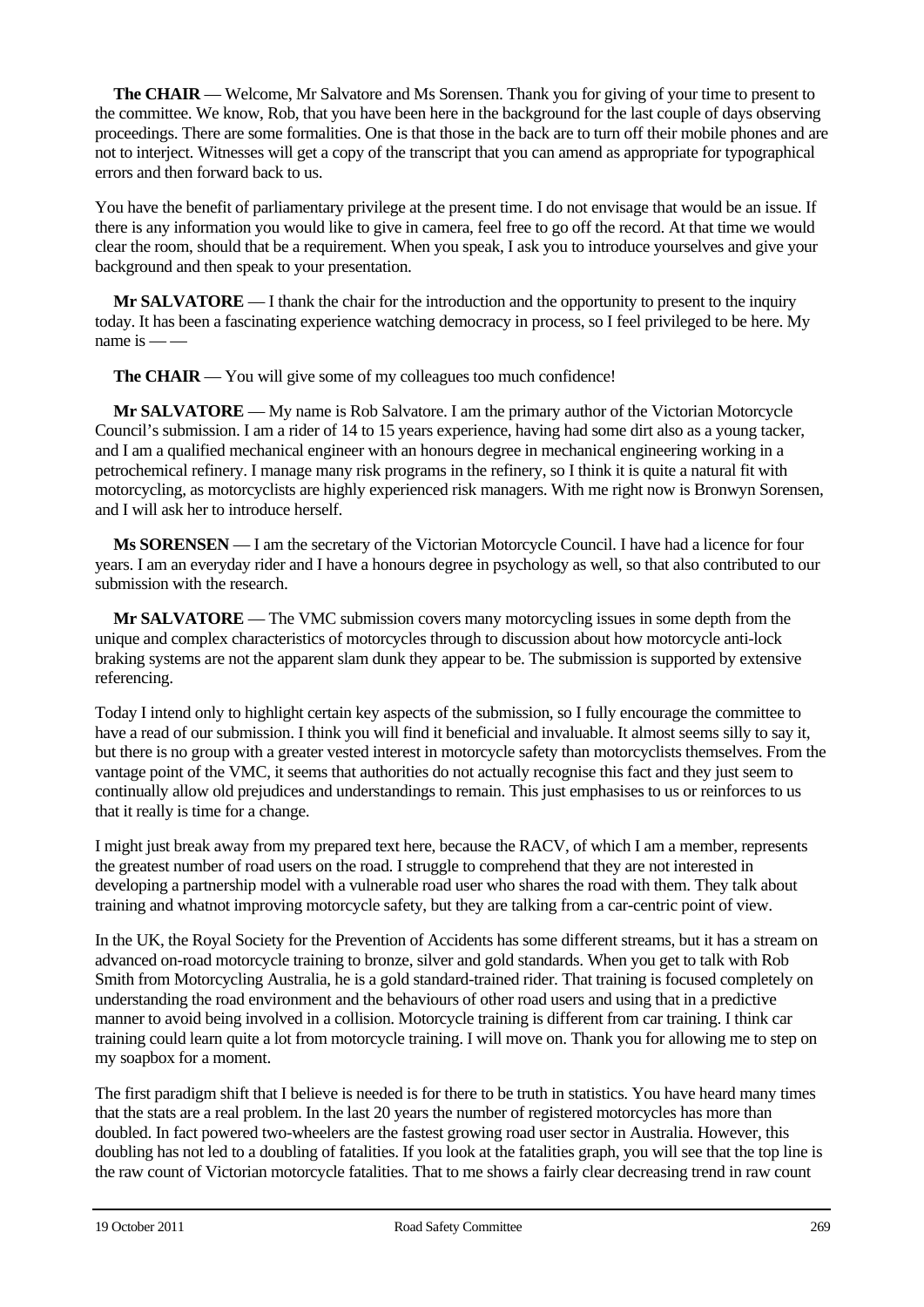numbers. That is a trend over some 25 years. I keep hearing that the fatality rate is increasing, but the numbers just do not show that to be true.

When you add that to the fact that there has been a clear increase in the number of registered vehicles, it says without any ambiguity whatsoever that there has been a real-term reduction in the motorcycle fatality rate. The rate has more than halved. The lower line gives the fatality rate per 10 000 vehicle registrations, which clearly demonstrates the strong real-term downward trend. Over the time span indicated on the graph, which is 25-odd years, the rate has dropped to one-third of what it used to be. It was around 10 back in the mid-1980s; it is just above 3 fatalities per 10 000 registrations today. This reduction is not widely appreciated. In fact it seems to be actively underplayed. The prevailing perception is that motorcycling is more dangerous now than it ever has been, which we attribute to the recent TAC ads, the attitude of the media, ongoing Victoria Police public statements, the continued misrepresentation of some key motorcycle statistics and of course the general lack of knowledge or awareness by the public. The common perception is simply wrong.

The fatality rate in recent times has more than halved, which is a fantastic result, and it was achieved without the benefit of seatbelts, crumple zones, airbags, stability control and other safety devices that are taken for granted in vehicles today. Furthermore it has been achieved on roads that are both more crowded than they used to be and that present greater risks to vulnerable road users. The risks come from larger blind spots in modern vehicles and drivers exhibiting risk compensation behaviours when they are in their safer cars. Maurice Blackburn spoke about the Peltzman effect, which is equivalent to risk compensation behaviour. I need to repeat this: the fatality rate has more than halved. It is a fantastic result. If it were any other road user, it would be big news. It surprises me that it is not. The other feature the graph shows is that Victorian motorcyclists are some of the safest in Australia, with a fatality rate that has been above the Australian average only twice in 25 years. Victoria and Victorian riders are leading the way.

The lion's share of this success belongs to motorcyclists, and this emphasises that riders should be intrinsically involved in any future motorcycle safety programs. The authorities struggle to understand motorbikes, and that was mentioned earlier today by Stuart Strickland. They predominantly do so as a result of sifting through flawed statistics recorded after the event. Their programs can and do put riders offside as a result. Why then do they not create working partnerships with riders? It is time to break the old patterns and encourage a paradigm shift in road safety that takes full advantage of motorcycling's unique characteristics and of the expertise of riders.

It is all over the news, TV, magazines and billboards: motorcyclists are 38 times more likely to be injured than a car driver. I would like to explore this statistics is some depth. The 38-times figure — and this is not well understood — is based on an Australian Bureau of Statistics estimate of vehicle kilometres travelled which the ABS warns contains errors and inaccuracies. The ABS specifically warns that the estimate of motorcycle VKT has a relative standard error of 10 to 25 per cent and that the figure should be used with caution. Perhaps someone has not told the TAC this, because it bandies around that number quite a lot. This error results in a substantial underestimate of the distance travelled by riders, and the most recent ABS report points to an even greater relative standard error in the VKT figures for Victoria of up to 50 per cent.

To me, how many kilometres are travelled by motorcyclists is a professional guess. The true motorcycle VKT figure is likely to be substantially higher than these ABS estimates. Statistically speaking, this 38-times number should be considered unreliable, but that has not stopped the stat from being freely used. After all the 38-times figure comes from an official report and has a level of shock value that makes it a very useful figure in negative ad campaigns. We know that anything that is repeated often enough is eventually seen to be true, but the figure is not truthful.

However, let us take the figure as given. Some years ago it was 30 times more likely, more recently it was 34 times more likely and now it is 38 times more likely. That rising trend has been interpreted by authorities as an alarming increase in the motorcycle injury rate. Their interpretation is that motorcycling must be becoming more dangerous. At best we are not sure, but most likely that is not the case. The 38-times figure is a simple mathematical ratio of the number of rider injuries per kilometre — and we understand there is a flaw in the VKT figure — to the number of motorist injuries per kilometre. It is simply one calculated number divided by another calculated number. Is it a meaningful comparison? Frankly it is if you want to promote driving and discourage motorcycling. Does an increase in the ratio show that motorcycling is more dangerous? Probably not.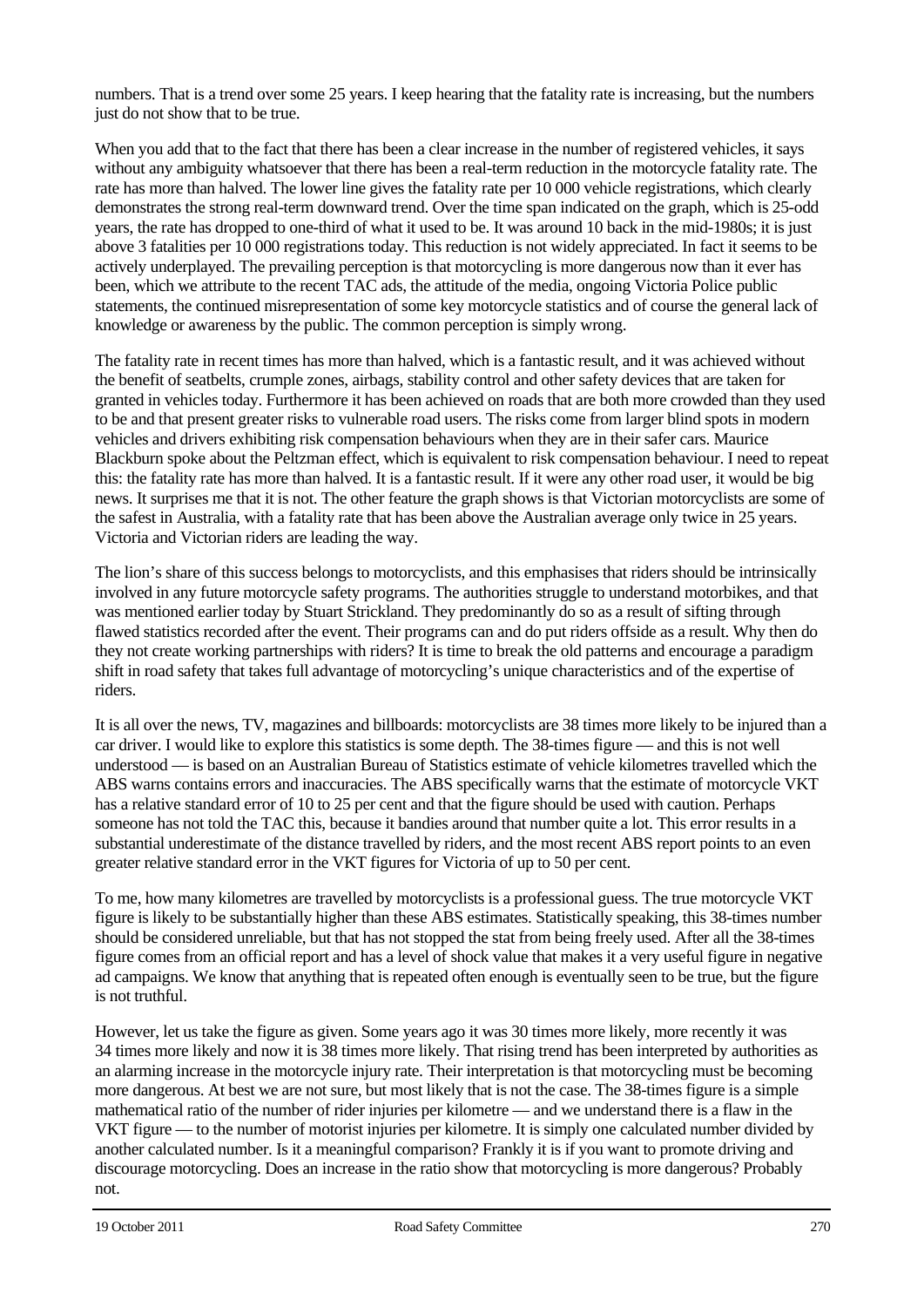The ratio should be understood to be a very cynical estimate of motorcycle safety, since a reduction in the driver injury rate will cause the ratio to rise. The fewer drivers that are injured the higher the ratio becomes. Does that tell you anything about motorcycle safety? No. If the motorcycle injury rate was calculated to be higher due to an underestimated VKT, then the ratio would be higher than it should be. Does that tell you anything about motorcycle safety? Most likely not. The VMC thinks both of these factors are at play. If they are, then the ratio is a significant overestimate and completely unreliable. Its use should be stopped, and I strongly believe that. If we are genuinely interested in measuring motorcycle safety and putting out truthful safety messages, then this is not the figure to use, ostensibly because the ratio does not indicate anything meaningful about motorcycle safety.

At any rate it is simply not reasonable to compare apples with oranges. Motorcycles are not cars. A more useful measure would be the rate of rider injury per kilometre. That would tell you something about motorcycle safety. Has this changed recently? We do not reliably know. If we did, though, it would tell us something about motorcycle safety. The bottom line is that we need a better range of metrics to help understand what is really going on and to also depoliticise the statistics. It is time for truth to enter the statistics and for the cynical approach to be dropped.

Another example of flawed statistics — and it pains me — was demonstrated by the RACV just now and in several key submissions to the inquiry. The run of discussion goes like this: the percentage of motorcycle fatalities is increasing, which indicates an increasing fatality rate. The rate has increased the point that riders now represent 17 per cent of the state's road user fatalities. The inference is that 17 per cent, or any percentage, is unacceptably high and that something must be done about it.

The 17 per cent is correct, and the trend increase is correct — that is the red line there — but the suggested implication is absolutely incorrect. It is wrong. What they are referring to is a mathematical artefact that does not actually indicate a high or rising fatality rate. To those in the know it indicates a rising lack of comprehension of statistics. I ask the committee to reject any recommendations that flow from such a flawed understanding.

I will explain. When Victoria Police and the RACV refer to an increasing fatality rate they are referring to that red line. It is rising and it looks scary, but it is just a simple percentage. The dash line on the bottom is actually the motorcycle fatality number, and we know that there is a slightly decreasing trend there. The other dash line on the graph is Victoria's total road-user fatality count, which is clearly declining, and that is to be lauded.

The motorcycle fatality count is becoming a larger portion of the total count but is not itself becoming a larger value. Clearly the percentage has increased, but this is not indicative of a rising fatality rate. How can it be? The fatality rate has actually decreased. It has more than halved, and the fatality count is displaying a decreasing trend. The percentage measure is important, but it is not the important measure of motorcycle safety. I encourage the committee to encourage our authorities to use truth in their statistics.

I will move on from statistics. There is a second change that is needed, and to riders it is clear that it is time to stop blaming the rider. VicRoads, the TAC, Victoria Police, RACV and MUARC all clearly demonstrate the blame-the-rider thinking. In the interests of time I will not go into how each demonstrates this thinking, but I will table this section of my presented speech for the committee. I will return to it if we have time. I think it is important that the committee appreciate just how blinkered some key stakeholders actually are.

I will divert. Since RACV has just presented to you, I think it is important that I raise this impression. The RACV represent the largest body of road users, myself included, and they seem to represent an anti-motorcycling view. Amongst other things their submission calls for the TAC premium charge to eliminate the cross-subsidising of motorcycles. You heard that just before. We find this particularly offensive given the involvement of motor vehicles in motorcycle crashes. Furthermore the RACV wants the motorcycle levy to remain in place and for it to fund more engineering improvements to the roads. The VMAC research and the MUARC that RACV just referred to, and that Bill Tilley was making a point about, show that all road users experience reduced crash rates on levy-treated roads. In effect riders are cross-subsidising motorists' safety, but that is acceptable because, to RACV, motorcycles are a problem. The hypocrisy of the RACV calling for an elimination of the cross-subsidy has not gone unnoticed. This is an example of blame-the-rider thinking.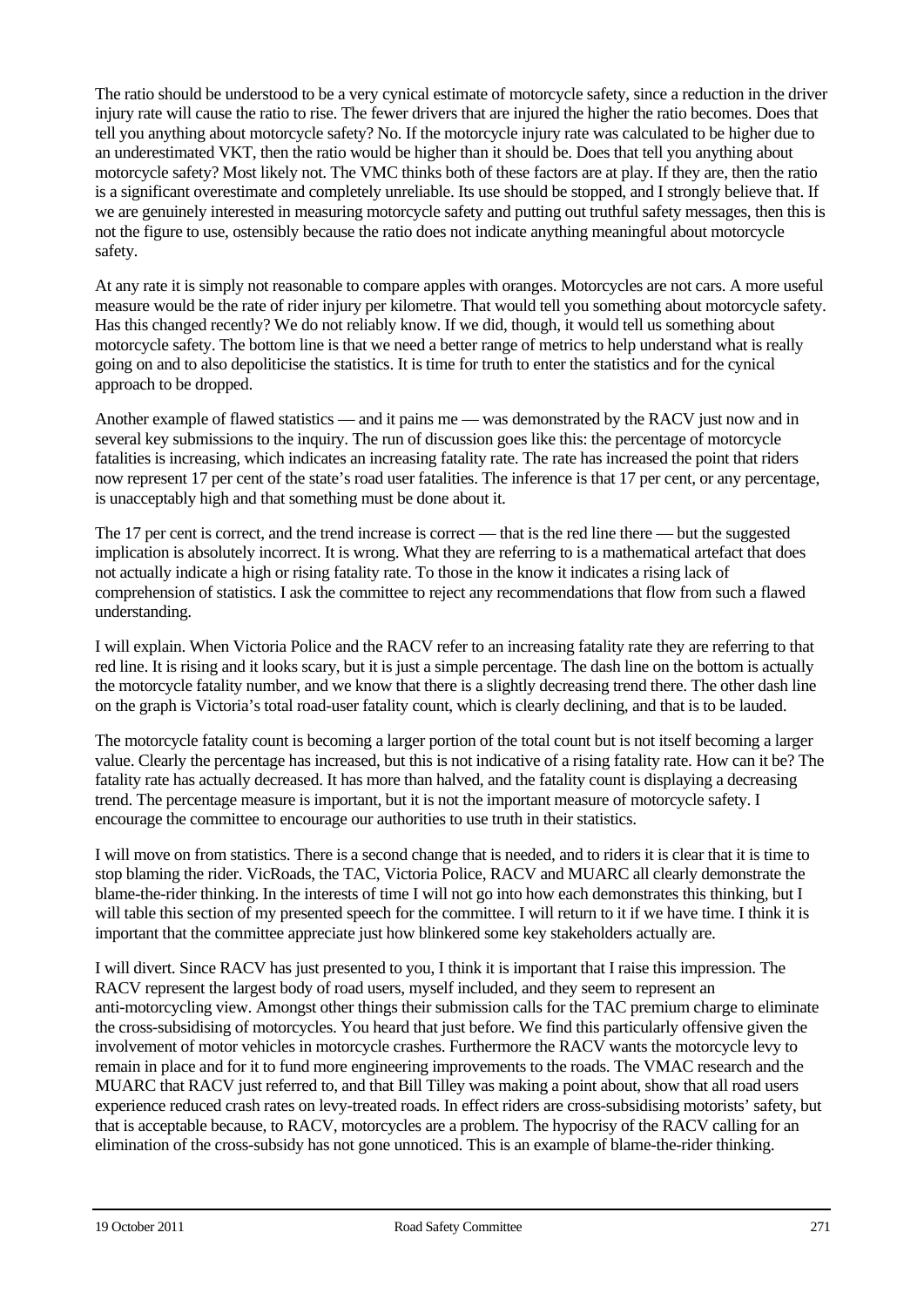The common denominator in all this is, despite the safety gains that are being made, motorcyclists are seen as a problem and not part of the solution. This is where another paradigm shift is needed. We have to break out of the blame-the-rider game, because the real problem is somewhat more sophisticated. That is not to say that we are not to carry some blame. Motorcyclists are not perfect; they make mistakes and show errors of judgement, but the evidence suggests that as riders become better motorcyclists, by taking additional training courses, developing riding networks and communities, sharing tips and skills, and looking out for each other, they reduce their intrinsic risk and their fatality rate. The lion's share of rider improvements has been achieved by the best safety device a motorcyclist can employ — that is, themselves. Motorcyclists therefore have a key role to play, and this needs to be formally recognised. However, there is another mostly untouched area that could reap significant safety benefits for riders, which was described yesterday as the 'elephant in the room', and that is related to other road users.

Studies have shown that half of all motorcycle fatalities involve another vehicle failing to heed the rider's right of way. This is a common statistic in many jurisdictions. CARRS-Q, the Centre for Accident Research and Road Safety Queensland, reports that two-thirds of all motorcycle crashes involve another vehicle, with more than half of those vehicles failing to see and heed the motorcycle's right of way. That is a really important statistic, and that was supported earlier by Maurice Blackburn. Victoria Police would have you believe 70 per cent of all rider fatalities are the rider's fault, but this is out of step with results from around the world, including the EU's MAIDS, the Motorcycle Accident In Depth Study, and the much vaunted 1980s Hurt study from the US. Frankly the Victoria Police figures need to be viewed with some caution. As an aside, we do not even see the negative spin any more. The police come out and say that 70 per cent of motorcycle fatalities are the rider's fault. What is the percentage of drivers at fault in their own fatalities? Why is that not being bandied about in the same kind of politicised way? That is worth thinking about.

If half of all fatalities involve another vehicle being in the wrong, then how does blaming the rider actually help? It does not. Clearly there is a sizeable contribution from other road users to the 38 times figure, if we just take that figure as given. To me, to the VMC, this is perhaps the final paradigm shift that is required. If we can work towards improving driver awareness of motorcycles and other vulnerable road users, then we can expect the incidence of collisions to reduce. Drivers not seeing motorbikes and failing to give way occurs so often that there is a term for it — SMIDSY, 'Sorry mate, I didn't see you'. The Maurice Blackburn presentation covered SMIDSY and some key strategies for its reduction, which we support. But I would like to put an alternative, win-win proposition forward for the committee's consideration. The VMC recommends legitimising a common motorcycle practice called filtering. You have heard it many times during the hearings so far.

### **Overheads shown.**

**Mr SALVATORE** — The picture that you see on the screen is a photo from the *Age* showing the Eastern Freeway in Melbourne. Filtering is the movement of a motorbike between queued or queuing slow-moving traffic, and you see in that photo filtering actually in train. This practice is already commonplace in most metropolitan areas in Australia. It is a practice conducted safely around the world, notably in the UK, where it is a required demonstrable motorcycle skill and it is fully supported by the UK police. In fact it is expressly permitted in some 25 countries. You can see that there is a very clear gap for filtering to take place. Does filtering improve motorcycle safety? Absolutely, yes. A recent report from America demonstrates how California has a lower rear-end motorcycle crash rate than other comparable US states, primarily because of filtering. The prime benefit is that by being in between the columns of traffic, a rider avoids being injured in a nose-to-tail collision, which is one of the most common traffic crashes. Also, by being in between the columns of traffic riders reduce their likelihood of being merged into. I will say that again, because it is counterintuitive: by being in between the columns of traffic riders reduce their likelihood of being merged into. In heavy traffic cars do not change lanes frequently, but interestingly in this picture there is one dunce driving a car there, trying to change lanes into a space that does not truly exist. It does happen, but if you look at the full picture and extend that forward and back to the front of the screen, cars are predominantly remaining in their queue of traffic. The space between the streams of traffic is generally safe.

**The CHAIR** — Mr Salvatore, just to hold you up there. That is an interesting picture you have got there of a car changing lanes at that point. Is he under any legal obligation not to change lanes? Or, if we reverse the process, if there was an exit coming up to the left, every now and again you do get cars legitimately trying to change lanes. If there was a practice of filtering, if you were queuing on the freeway that is sometimes called the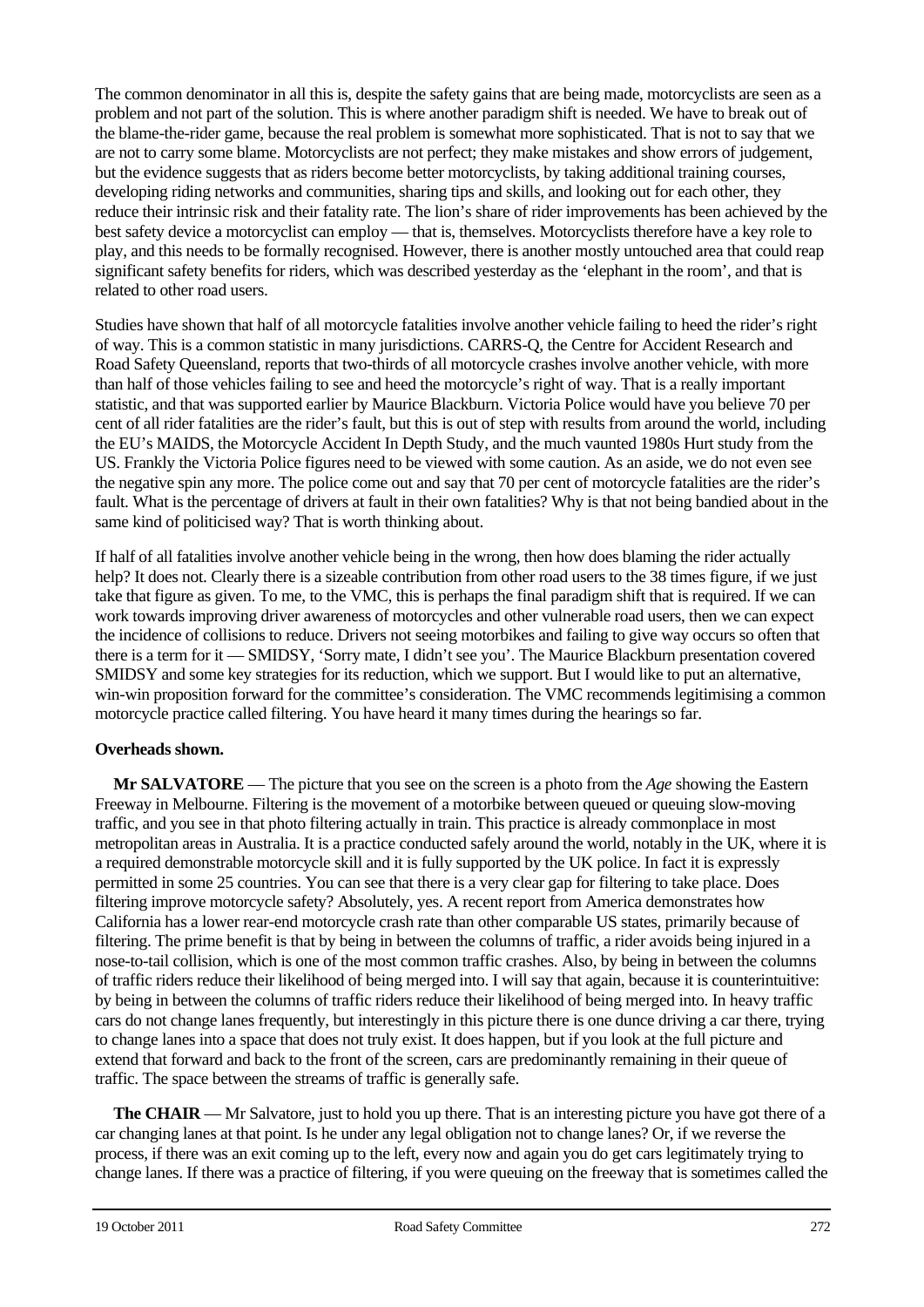'south eastern car park', there could be 10 kilometres of queuing traffic where there are certain exit points. That would represent a danger, would it not, if a vehicle was changing lanes?

**Mr SALVATORE** — That driver is legally changing lanes there. Whether it is good etiquette or a good practice that he is doing that, I would say not necessarily. But yes, drivers do need to change lanes and filtering riders, with their greater vision and awareness, are actively looking for car body language that would suggest they are going to change lanes.

**Ms SORENSEN** — I will just give you a rider perspective. If you are travelling down these two columns of traffic, as a rider you are always looking. If there is a car next to a car, then that gap is likely to remain static; if there is a gap, a car here and a gap, then that is a high risk of lane changes, especially if you have got an exit coming up, so it is something that you manage. You are always going at a speed at which you can stop if that car changes lanes.

**Mr ELSBURY** — Just like in the second left-hand lane you have that little blue four-wheel-drive. It could easily slip into the gap in the third lane, and that is what you would be looking for?

**Ms SORENSEN** — That is exactly right.

**Mr SALVATORE** — Bronwyn and Andrew, I thank you for the Dorothy Dixer, because I actually had a point to make.

**Mr ELSBURY** — Do not worry about it. It was well done.

**Mr SALVATORE** — If a gap were to open up in the traffic as a rider is filtering, a rider could anticipate a car wanting to change lanes into that gap, and so they allow for that likelihood, thus avoiding the merging conflict. They allow for the likelihood by perhaps rolling off their throttle, setting up their brakes or maintaining a greater vigilance. It is uncommon for a filtering bike to be merged into in heavy traffic. We may present some stats from the department of transport in the UK that show that at the end of our submission.

**The CHAIR** — I will interrupt here. We have another 15 minutes or so for the time. How are you tracking through your presentation?

**Mr SALVATORE** — Yes, that will be fine. We will be knocked off in about 5 minutes.

**The CHAIR** — Because we want to ask questions too.

**Mr SALVATORE** — I would appreciate the questions. If the rider were instead to remain in the queue of traffic, the probability of a merging conflict actually increases, because to a driver the motorbike appears to create an apparent gap in the traffic. Any driver changing lanes into a perceived gap is therefore merging directly into a motorbike, with potentially devastating consequences. Remaining as part of the queue of traffic is not necessarily the safest place for a motorbike to be. The bike is left open to a rear-end collision and merging collision. On the other hand filtering, despite the common opinion, is actually safer, and this is one of the reasons why it should be legitimised. But it is not really the key reason. The key reason that we should legitimise filtering is that we believe it would result in a base reduction in SMIDSY. Regulatory change allowing filtering would need to be accompanied by improved training information and a public education campaign. Drivers would then look out for and expect to see motorbikes filtering in heavy traffic. But this awareness would not only be limited to heavy traffic. Having become aware of motorbikes, we expect that drivers would recognise and see them in all types of traffic, leading to a significant reduction in the incidence of SMIDSY, which is a big win. By legitimising filtering there are some consequent flow-on effects that benefit the road system and motorcyclists particularly. We hope the committee appreciates and seizes the opportunity to recommend that filtering be legitimised and therefore capture all the consequent benefits.

I have two final points to wind up. We invite the committee to review the structure of the Motorcycle Advisory Group, and see whether it can be modified to better serve motorcycle safety. MAG reports to VicRoads, as opposed to reporting directly to the minister, so the concerns and insights of motorcyclists may never actually make it to the minister. Furthermore MAG is scheduled for one 2-hour meeting per quarter, with a tendency to have an overfull agenda. This does not sound like an efficient meeting structure. The members are also restricted from communicating with their various networks and communities and the advisory group has no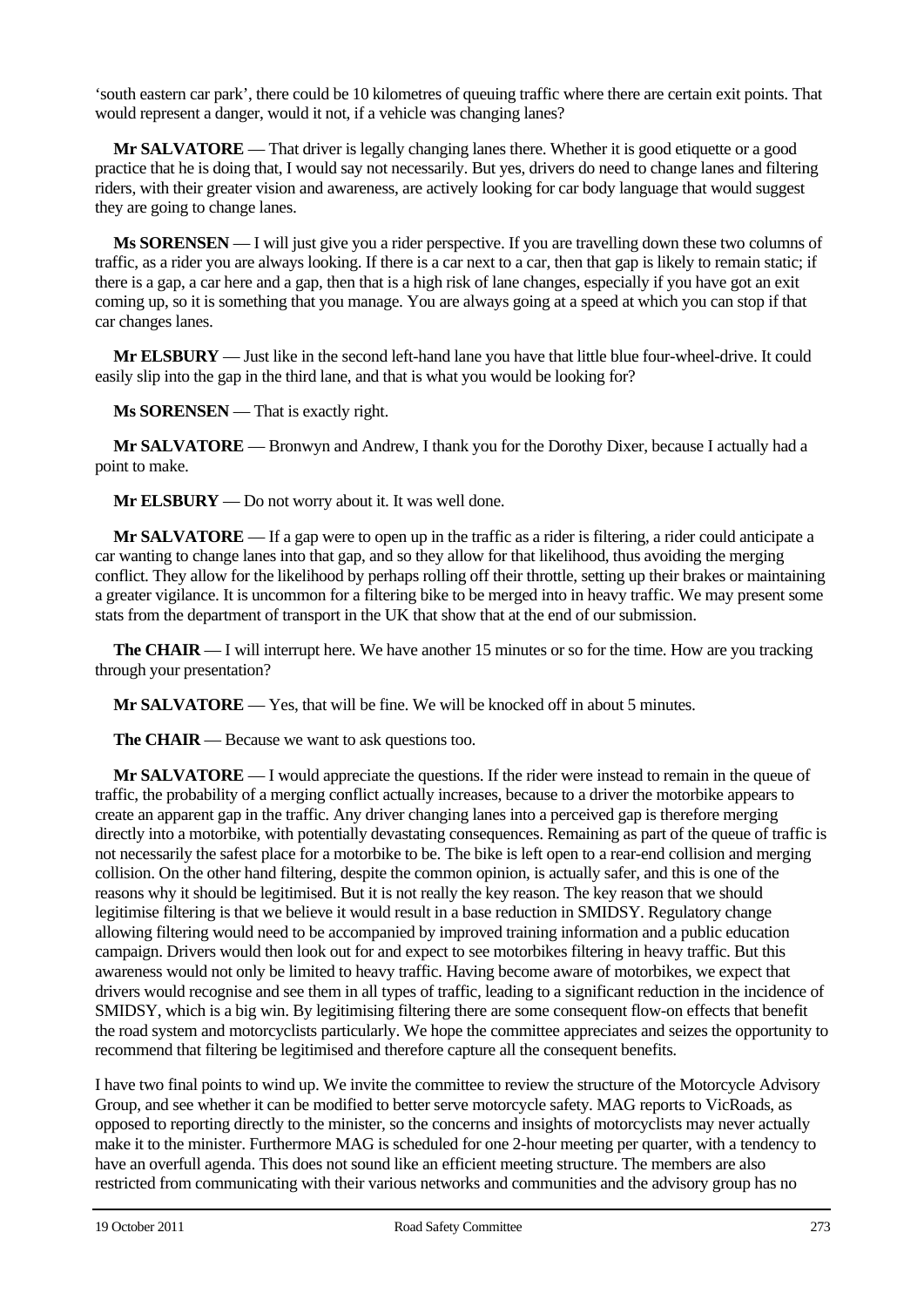stewardship over the TAC motorcycle levy, leaving the levy in the hands of VicRoads to administer. One has to question whether the priorities of VicRoads would reflect the safety priorities of riders and hence what messages would be relayed back to the minister, so we ask the committee to review the running and the charter of the MAG.

Finally, I want to mention the motorcycle levy. Almost 80 per cent of it is being used to implement engineering improvements to roads. All road users have benefited from the engineering solutions because a road that is safe for motorbikes is safer for all road users. Riders do not begrudge the better roads, but should not these fundamental engineering improvements be funded by all road users? They are fundamental improvements. If the motorcycle levy has to remain, we think it should be retargeted**,** thus re-engaging motorcyclists in the safety dialogue. In addition to roadworks, a much larger portion should be turned towards better and unbiased data collection and research, positive and constructive community awareness campaigns, subsidised training, and to fund motorcycle advocacy. We discuss that in some detail in our submission. Riders would then see value in the way their levy was being applied, which leaves the way open for a more receptive dialogue. I thank the committee for the opportunity to present and look forward to your questions.

**The CHAIR** — In your submission you say that motorcyclists are often forced to consider their safety first with adherence to the law a secondary consideration, and overtaking is an example. Can you elaborate further on that?

**Mr SALVATORE** — The road laws are written around the lowest common denominator and vehicles that take up most of the road space. Motorcycles are unique, they are very manoeuvrable and they have greater acceleration and whatnot. Forcing motorbikes to behave as a motor car puts them in the traffic, puts them in the proximity of other vehicles and exposes them to collision. We believe if the road laws could reflect the unique characteristics of motorcycles, they would also be catering to the best advantages that motorcycles present.

**Mr LANGUILLER** — You state that motorcycles are unique and require a different safety approach to cars. What would this approach look like?

**Mr SALVATORE** — A fundamental understanding about motorbikes, to begin with, would help to feed into what that program would look like. When it rains, riders get wet. If it is dusty, riders will get a speck of dust in their eye. The safety strategies are all seemingly punitive rather than being encouraging or proactively looking at how motorbikes could be used to their full advantage. I would happily take that question on notice and think about it a little further, but most road programs are focused on the predominant road user. Motorbikes are not cars; they behave differently and counter intuitively, too, so the common understanding applied to cars does not necessarily always fit motorbikes.

**Mr TILLEY** — Rob, just going into your submission, I do not think we covered a great deal of it, but specifically talking about countermeasures research, in your submission you say that countermeasures research is seen as a continuation of the non-encouragement policy of government organisations. Could you expand on those organisations and what your view is in regard to that?

**Mr SALVATORE** — A perfect example of that is the VicRoads GLS proposal. Many of the proposals in the GLS come from MUARC research and MUARC have said specifically in their research that these countermeasures have been listed as ways of preventing motorcycle uptake or reducing motorcycling exposure. That is not my interpretation, it is actually their wording, and a lot of those countermeasures have actually appeared in the proposed GLS changes. They are not evidence based. VicRoads cannot even tell you what is wrong with the current GLS in any depth. They are proposing solutions and those countermeasures coming from MUARC, which has actually stated that they are about reducing motorcycling, are proposed to be implemented as the new GLS for motorbikes. Other MUARC countermeasures involve using technology to take decisions away from motorcycling. It is just more examples of 'blame the rider' thinking.

#### **The CHAIR** — What sort of technology?

**Mr SALVATORE** — Intelligent speed adaptation; a lot of the ITS — intelligent transport system technology that is being explored in the EU, which MUARC has some research relationships with and which involves merging assistance, collision assistance, intersection assistance, automatic braking coming into curves, GPS digital speed maps, and all manner of technological solutions to do something which a motorbike rider should be able to do — merge collision, no cars? Look, change lanes. I am not a fan.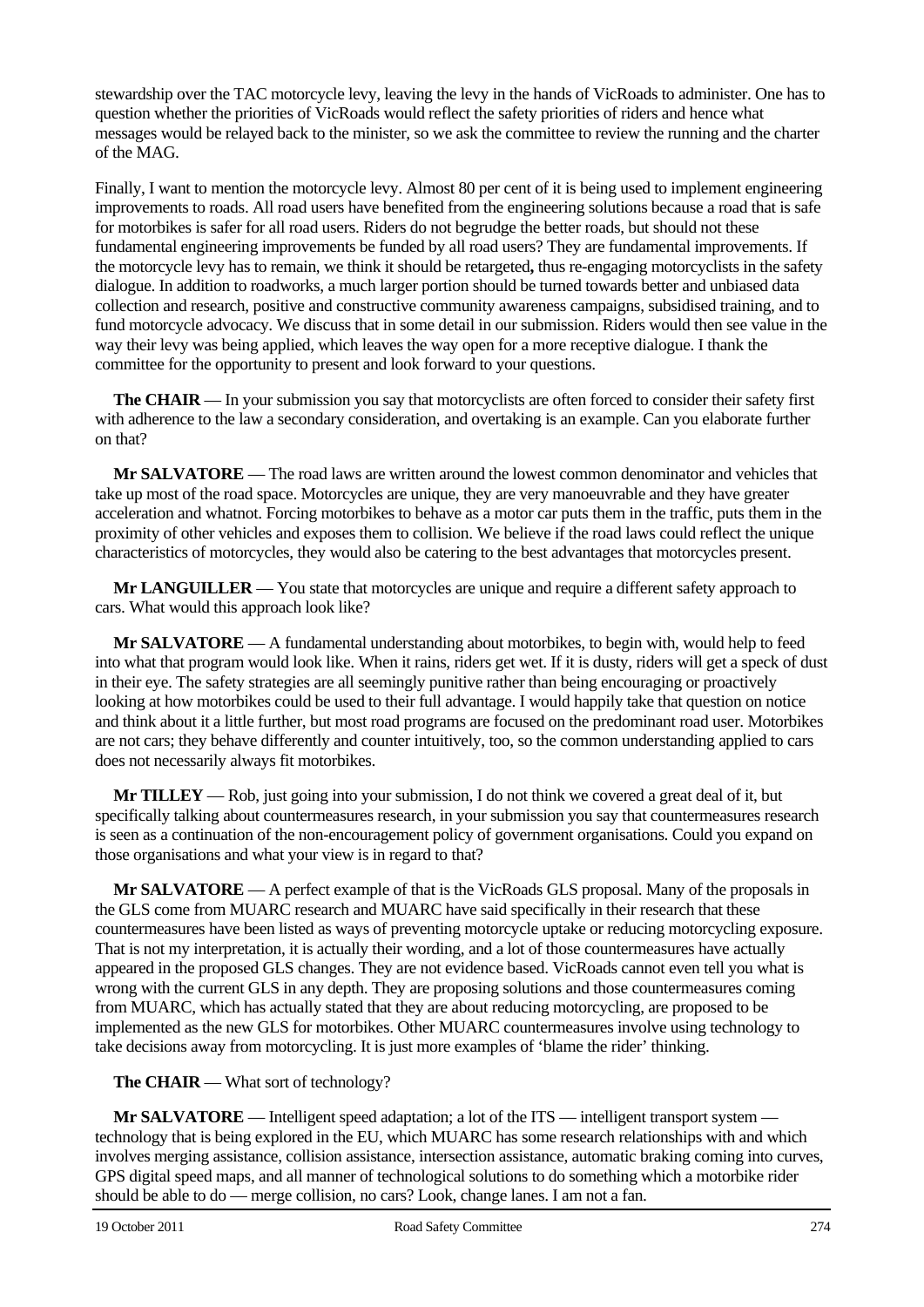#### **Mr TILLEY** — Thank you.

**Mr PERERA** — Your submission is critical of the Monash University Accident Research Centre. Can you explain why in detail?

**Mr SALVATORE** — I think motorcyclists in general, if they are in the know, have a concern about MUARC, because they are generally producing research that has been requested and paid for and seems to be to prove a specific point, and a lot of it seems to be anti-motorcycling or negatively focused against motorcyclists. They do do some great work; in fact I have referenced one of their papers that highlights that motorcyclists are aware of hazards up to 4 seconds faster than car drivers. They have also done some work, which is fascinating, which indicates that training actually improves safety. They have done it for AAMI, and we have referenced that in the paper too. However, the body of their work, if you have a good look at it, ranging from 1995 to the current day, is effectively all negative.

**Mr PERERA** — In your verbal submission you pointed the finger at a number of agencies and said everybody is ganging up against the motorcycle. What is the reason?

**Mr SALVATORE** — Because it is true. That is the perception.

**Mr PERERA** — Why do you think they are doing that?

**Mr SALVATORE** — Okay; very good question. I do not completely understand why. The point was made earlier about a prejudice against motorcycles, as in the 1990s example that was mentioned earlier today. There seems to be a new prejudice — motorcyclists are seen to be freer on the roads and have advantages that other vehicles do not have, so let us hang it on them. It seems to be institutionalised. I do not understand why. We should be part of the policy mix on the road and the solutions for congestion. That is just starting to happen with the powered two-wheeler strategy and the 2008 Motorcycle Safety and Scooter Safety Summit. But still there is clearly a sense that motorcycles are not to be encouraged.

**Ms SORENSEN** — I will just add to that as well that if you look at the policies the agencies we are talking about have for cyclists or pedestrians, they seems to be, 'How can we stop cars running into cyclists or pedestrians? What can we do to prevent that from happening?'. When it comes to motorcycles it is, 'How can we reduce the number of motorcycles on the road in order to improve their safety?'. It is completely inconsistent. The groups are all classed as vulnerable road users, but there is a difference between encouraging one group and discouraging the other. We do not understand that.

**Mr PERERA** — Is it a recent phenomenon or an upward trend all of the time?

**Mr SALVATORE** — In the last motorcycle safety inquiry VicRoads said in black and white that they have a policy of not encouraging motorcycling. That policy is not official anymore, but some think it is still there informally.

**Mr ELSBURY** — Just as a comment, your nemesis, the RACV, actually acknowledged that drivers who ride have a greater perception of motorcyclists and are much more aware. Considering that I have asked this question of almost everyone and you have been here through the entire proceedings, I would expect a very good answer. Would you support learner drivers having experience on a motorcycle or receiving additional training in being aware of motorcycles?

**Mr SALVATORE** — First I will say that the RACV cannot get it all wrong, so they have said something that is quite truthful, and I fully support them in that statement.

**Mr ELSBURY** — Trying to start a barney here. Okay, let's go.

**Mr SALVATORE** — I actually like the RACV.

**The CHAIR** — So does Jude.

**Mr ELSBURY** — He loves Jason, but that is another story.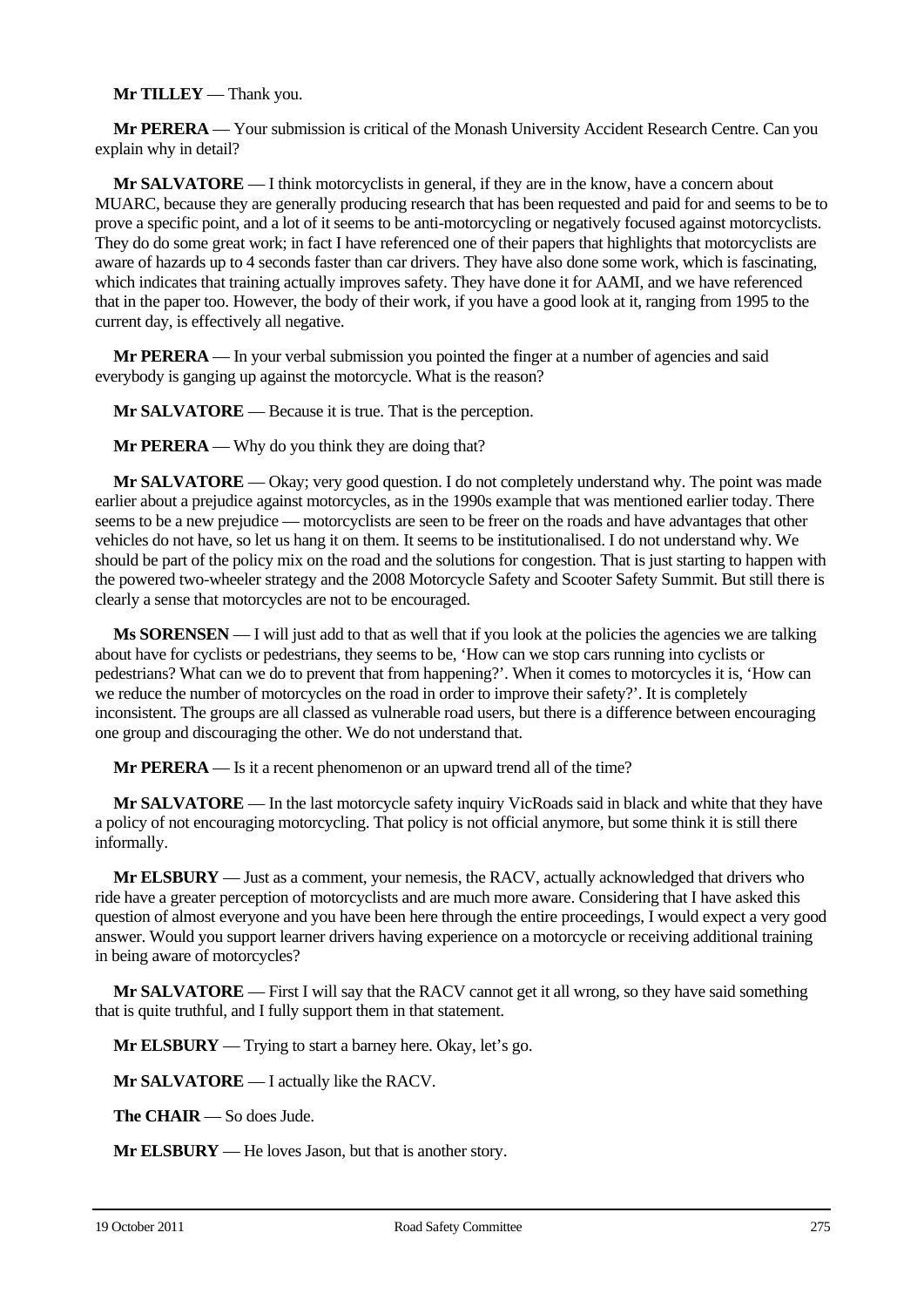**Mr SALVATORE** — I think it would be extremely worthwhile for brand-new road users to be exposed to all the other road users and the way that they might behave. If we could get every car driver onto the back of a motorbike for 1 hour, even half an hour, just for the experience, that would be an amazing, eye-opening situation for them.

**Mr ELSBURY** — John is up for it. He is quite happy with that idea.

**Mr SALVATORE** — There are over 300 000 licensed riders in Victoria, and there are over 5 million people in Victoria, so not many people have motorcycle awareness or experience, but that is really a key to motorcycle safety.

**Ms SORENSEN** — Another thing is that research has shown that families of motorcyclists have a greater awareness as well. The proximity to a motorcyclist is really helpful in motorcycle safety.

**Mr ELSBURY** — Just one last question, what specific outcomes would you like to see from the committee's inquiry? We understand that the issue of filtering is something close to your heart, but are there other aspects that you would like to see?

**Mr SALVATORE** — Truth in statistics, and perhaps more positive awareness campaigns about motorcycling. There are a host of benefits that come associated with motorbikes, including mental health and physical health. There is a study that shows the typical commuter on a train or in a car arrives at work far more stressed than the motorcyclist, so motorcyclists are generally far more productive at work. The advantages are pretty significant. I would love for some of these messages to actually get out there.

**Mr LANGUILLER** — In passing, I am working this out, given your commentary on the Motorcycle Advisory Group. The broad membership of the MAG ensures that its advice is balanced, contemporary, well informed and representative of the views of the motorcycling community. There are three representatives that I could work out on a 14-member board who would have an allocation of 8 minutes and 57 seconds per speaker. You would be entitled to 25 minutes multiplied by four in the course of 12 months.

**Mr SALVATORE** — That is not enough.

**Mr TILLEY** — Go to the top of the class, Telmo.

**Mr LANGUILLER** — You will have 8 minutes and 57 seconds.

**Mr SALVATORE** — Then I appreciate the full 45 minutes I have had today.

**The CHAIR** — We have had 44.5 minutes and we are closing that rapidly.

**Mr TILLEY** — It would be a bit remiss not to bring this up. When we started our conversation you mentioned ABS. I would like to cover that with you, walk through the dynamic issues of ABS and any experiences that you may or may not have had.

**Mr SALVATORE** — To be honest, my only direct ABS experience is in a motor vehicle. I have had some exposure to how ABS performs at a Honda training day. But I have been looking at motorbike ABS for the last five years, since it is just now starting to come into its place with sports riding. As an engineer I have been looking at it closely and its history. ABS has its place, and it does what it is designed to do, which is to stop the wheel from sliding.

## **Mr TILLEY** — Great on aircraft.

**Mr SALVATORE** — Yes, it is fantastic, and that is actually where it began. The original trials were on aircraft landings. But ABS can upset the dynamics of a motorbike. Particularly in a LAMS motorcycle, which is designed to a price, the ABS package is actually quite cheap and quite coarse. When ABS is engaged the pulsations could cause a dynamic instability, particularly if you are going into a curve.

Also, if you do not use good braking practice and you apply ABS — so if you think you do not need to and you know how to brake and you just slam it on — your braking distance is likely to be far longer than if you applied good braking practice. ABS interferes with the weight transfer. It is the technology: you shock the wheel, it